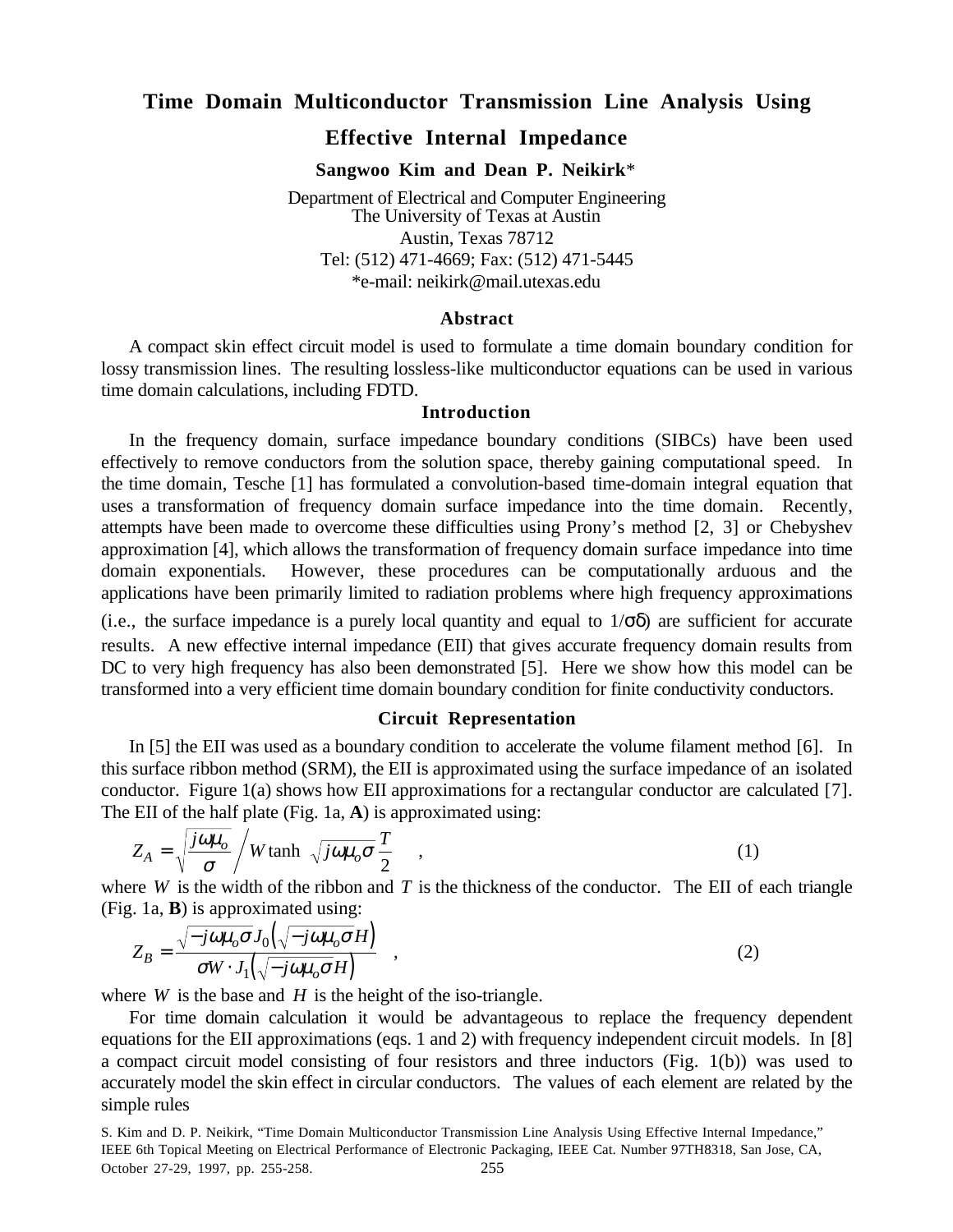$$
\frac{R_i}{R_{i+1}} = RR \t , i = 1, 2, 3. \t \frac{L_i}{L_{i+1}} = LL \t , i = 1, 2 \t , \t (3)
$$

where *RR* and *LL* are constants to be determined. Requiring the dc resistance and inductance of this circuit model to equal the value from eqs. 1 and 2 yields

$$
RR^{3} + RR^{2} + RR + (1 - \alpha_{R}) = 0, \text{ with } \alpha_{R} = C_{1} \frac{p}{\delta_{\text{max}}} = \frac{R_{1}}{R_{dc}}, \delta_{\text{max}} = \sqrt{\frac{2}{\omega_{\text{max}} \mu_{o} \sigma}} (4)
$$

$$
\left(\frac{1}{LL}\right)^{2} + \left(1 + \frac{1}{RR}\right)^{2} \frac{1}{LL} + \left(\left[\frac{1}{RR}\right]^{2} + \frac{1}{RR} + 1\right)^{2} - \alpha_{L} \left(\left[1 + \frac{1}{RR}\right] \left\{\frac{1}{RR}\right\}^{2} + 1\right] \right)^{2} = 0, (5)
$$

where  $\alpha_L = C_2 \alpha_R = L_{dc}/L_1$ ,  $\omega_{\text{max}}$  is highest frequency of interest in the input waveform, and *p* is the conductor depth parameter, e.g., the height of the iso-triangle, thickness of half plate  $T/2$ , or radius of a circle (for circular conductors).  $C_1$  and  $C_2$  are constants unique to the geometry of the conductor:  $(0.56, 0.315)$  for the iso-triangle;  $(10.8, 0.2)$  for the half plate; and  $(0.53, 0.315)$  for a circular conductor.

Using eqs. 3-5, the values of the circuit model can be determined for a given geometry conductor. In the s-domain, this model can be represented as

$$
Z(s) = R_1 \frac{s^3 + a_2 s^2 + a_1 s + a_0}{s^3 + b_2 s^2 + b_1 s + b_0} \quad ,
$$
\n
$$
(6)
$$

where eq. 6 is easily convertible to time domain exponential form. Figure 2 shows the accuracy of this model for a half plate. The accuracy for other geometries is presented in [8].



Figure 1: (a) EII calculation of rectangular conductor; (b) Compact equivalent circuit model for the EII.



Figure 2) Surface impedance comparison in s-domain. solid line: eq. 1, dotted line: circuit representation.  $W=100 \mu m$ , T=20  $\mu m$ .

# **Formulation of Multiconductor Transmission Line Equation**

To formulate a transmission line equation, first one of the ribbons on the return conductor (ground conductor) is considered as a "ground ribbon" (labeled as the  $0<sup>th</sup>$  ribbon) and all the other ribbons are considered as signal ribbons. In the 2-dimensional frequency domain, the equation can be formulated as [5, 6]

S. Kim and D. P. Neikirk, "Time Domain Multiconductor Transmission Line Analysis Using Effective Internal Impedance," IEEE 6th Topical Meeting on Electrical Performance of Electronic Packaging, IEEE Cat. Number 97TH8318, San Jose, CA, October 27-29, 1997, pp. 255-258. 256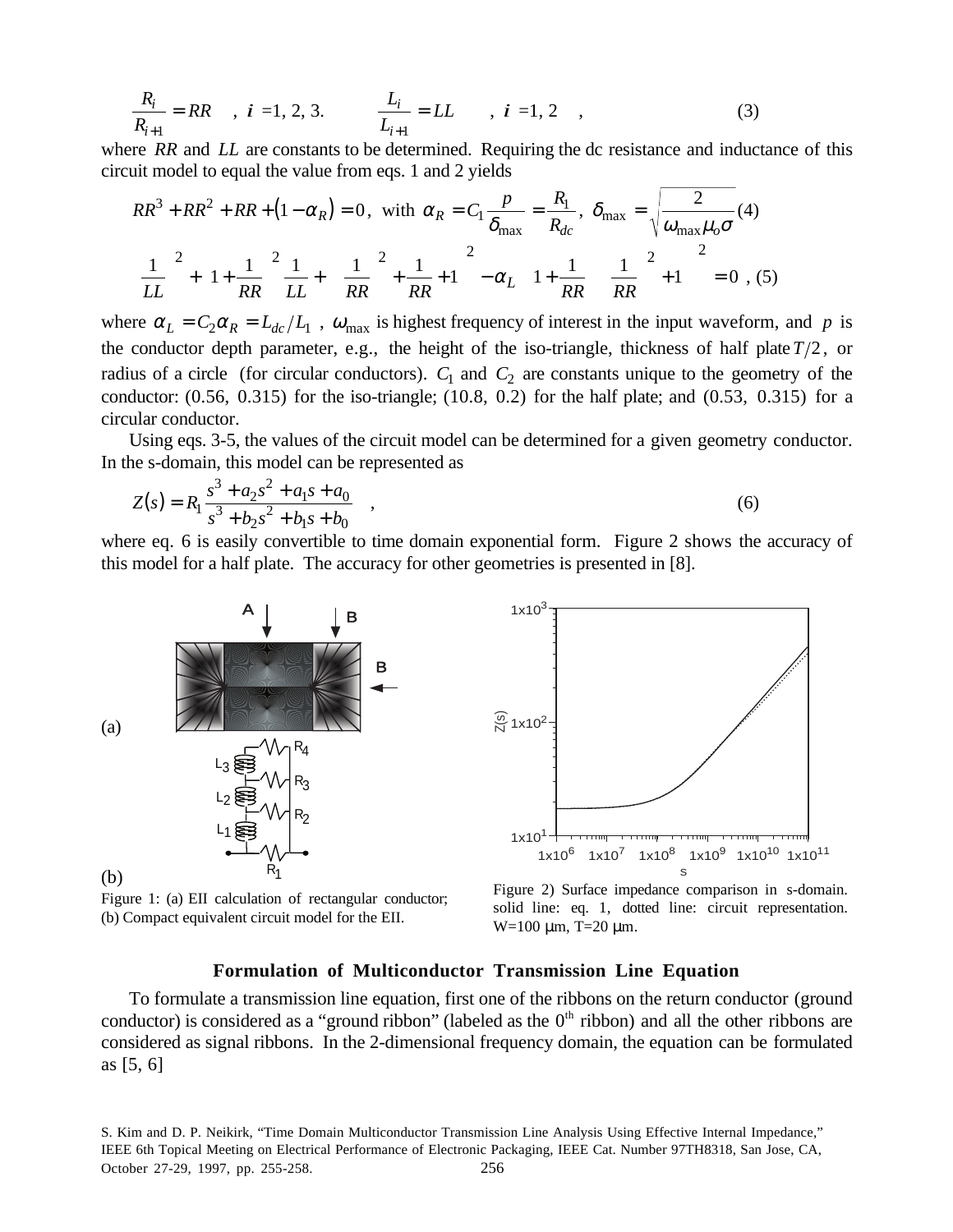$$
[Z_{eii}][I] + j\omega[L][I] = \frac{\partial}{\partial z}[V]
$$
\n(7)

Equation 7 is formulated under the assumption that all the currents are returned through the  $0<sup>th</sup>$  ribbon, and can be represented in the s-domain as

$$
\frac{\partial}{\partial z}[V(s)] = [Z_{eii}(s)][I(s)] + s[L][I(s)] = \left[\frac{Z_{eii}}{s}\right]s[I(s)] + [L]s[I(s)] \quad . \tag{8}
$$

Equation 8 can be transformed into the time domain as

$$
\frac{\partial}{\partial z}[V(t)] = [\zeta(t)] * \frac{\partial}{\partial t}[I(t)] + [L] \frac{\partial}{\partial t}[I(t)] \quad , \tag{9}
$$

where  $[\zeta(t)]$  is inverse Laplace transform of  $\begin{bmatrix} Z \end{bmatrix}$ *s*  $Z_{eii}$  $\left[\frac{Z_{eii}}{s}\right]$  (which is a rational function) and '\*' is convolution. Using the circuit representation for the EII's given above  $[\zeta(t)]$  can be easily converted into a sum of exponentials. In [2], the convolution is solved with an approximate recursive relationship

$$
Y(n\Delta t) = X(n\Delta t) * (K \cdot e^{Pn\Delta t}) = K\Delta t + e^{P\Delta t} Y((n-1)\Delta t)
$$
\nApplying eq. 10 to eq. 9 results in

Applying eq. 10 to eq. 9 results in

$$
\frac{\partial}{\partial z}[V(t)] = [[L] + [K]] \frac{\partial}{\partial t}[I(t)] + [V_{ds}(t)] = [L'] \frac{\partial}{\partial t}[I(t)] + [V_{ds}(t)] \quad , \tag{11}
$$

where  $[V_{ds}(t)]$  is a dependent voltage source (per unit length) that depends on the poles of the EIIs and current values at the previous time, and  $[L]$  is a matrix that depends on the residues of the EIIs and loop inductances of the ribbons. Note that  $[L]$  is time independent, and so eq. 11 is very similar to the equation that results for a lossless transmission line. Another equation can be derived using Kirchoff's current law,

$$
\frac{\partial}{\partial z}[I(t)] = [G][V(t)] + [C]\frac{\partial}{\partial t}[V(t)] \quad . \tag{12}
$$

To verify the equations given here, an FDTD method [9] is applied to eqs. 11 and 12; this does require the inversion of  $[L]$ , but since  $[L]$  is time independent, the inverse need be calculated only once. As an example problem Fig. 3 shows the cross section of two, coupled, finite thickness microstrip lines over a finite width ground plane. All conductors (including the ground plane) have finite conductivity. Figure 4 compares the FDTD time domain calculation and FFT results using both the full dispersion curve and a simple  $R_{dc}$ -L-C transmission line model. Table 1 compares the computation times required for various methods.

#### **Conclusions**

New time domain multiconductor transmission line equations including frequency dependent skin effect and proximity effect have been derived. Due to the simplicity of the resulting equations, various pre-existing simulation techniques can be easily applied. FDTD result shows good agreement with FFT result, with substantially faster computation compared to even very efficient frequency domain calculations.

This work was sponsored by the DARPA under grant number AFOSR F49620-96-1-0032.

S. Kim and D. P. Neikirk, "Time Domain Multiconductor Transmission Line Analysis Using Effective Internal Impedance," IEEE 6th Topical Meeting on Electrical Performance of Electronic Packaging, IEEE Cat. Number 97TH8318, San Jose, CA, October 27-29, 1997, pp. 255-258. 257